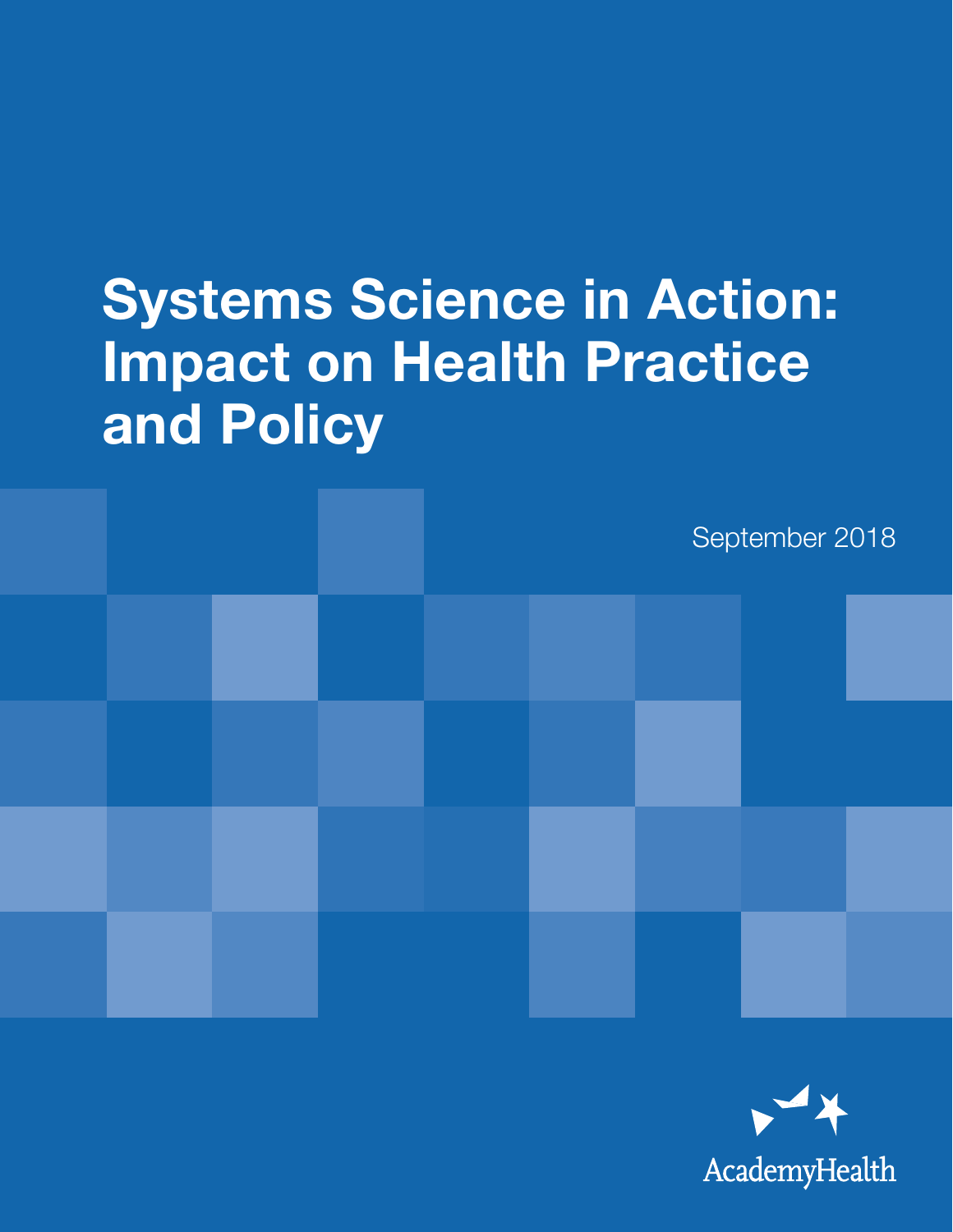# Table of Contents

| Case 4: On the Horizon-Use of Systems Science to Inform Policies Addressing the Social Determinants of Health: |
|----------------------------------------------------------------------------------------------------------------|
|                                                                                                                |
|                                                                                                                |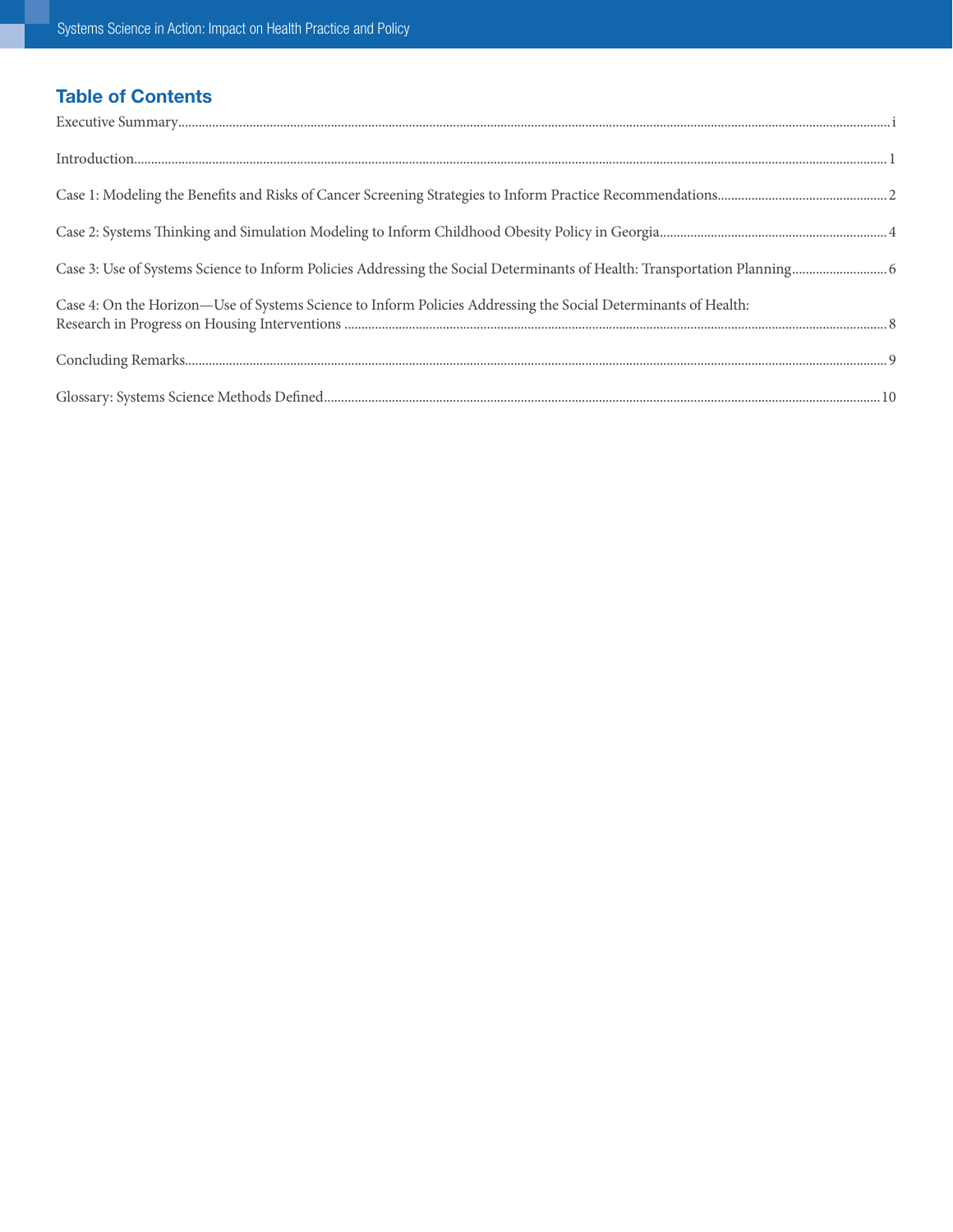### <span id="page-2-0"></span>Executive Summary

#### Introduction

Systems science methods have the unique potential to inform policy and practice where other research methods may not be feasible or practical. In contrast to methods that focus on a specific health issue, often in isolation from the broader environment, systems-level thinking employs a holistic perspective designed to explore interrelated, cross-sectoral, and dynamic system components. Using mathematical models, systems science methods can illustrate how a system and its components function, and the models can serve as virtual laboratories for exploring potential impacts of different interventions or policies within a variety of potential contexts. These models can indicate potential long-term impacts as well as unintended consequences, providing valuable information to decision-makers and implementers as they consider various policies and programs for implementation.

Much of the literature on systems science and health focuses on how systems science methods can be used to explore potential health impacts through potential policy or practice changes. However, the literature showing how findings from systems science research have actually been used to influence practice or policy decisions is more limited. This brief spotlights systems science research that has led to changes in practice or policy, drawing on examples from clinical preventive services, public health, and the broader social determinants of health. Specifically, the examples focus on the development of cancer screening recommendations, childhood obesity prevention policy, and transportation planning. A fourth example showcases research in progress on the use of systems science for a housing support program. By highlighting real-world applications, we illustrate how systems-level efforts have been, and can be, used to address complex health issues effectively.

## Case 1: Modeling the Benefits and Risks of Cancer Screening Strategies to Inform Practice Recommendations

The U.S. Preventive Services Task Force conducts systematic reviews of the benefits and risks of a wide range of preventive services to provide primary care clinicians with evidence-based practice recommendations. To help inform revisions to colorectal and breast cancer screening recommendations, the Task Force commissioned the National Cancer Institute's Cancer Intervention and Surveillance Modeling Network (CISNET) to conduct decision support analyses using the CISNET family of cancer screening models.

CISNET used microsimulation modeling to examine numerous combinations of factors and the long-term impacts of various screening strategies, including their benefits, burdens, and risks. Microsimulation models were used to inform recommendations regarding age of screening initiation and cessation, and screening intervals. For example, in the 2009 analysis for breast cancer screening, the models led to the conclusion that biennial screening from ages 50 to 74 was more efficient than annual screening or earlier ages of screening initiation. This information helped guide the 2009 Task Force recommendation of biennial breast cancer screening from ages 50 to 74.

### Case 2: Systems Thinking and Simulation Modeling to Inform Childhood Obesity Policy in Georgia

The Georgia Health Policy Center developed the Legislative Health Policy Certificate Program (LHPCP) to improve the policymaking process by helping state lawmakers think more broadly and deeply about health issues, utilizing a systems thinking framework. Legislators participating in the program used a system dynamics model to explore the impacts of potential policy changes on childhood obesity. The team identified interventions for inclusion in the model based on legislative feasibility and evidence of the intervention's impact on childhood physical activity, eating behavior, or weight.

Legislators' interaction with the model influenced their deliberations during the legislative session, with several LHPCP participants commenting that their experience with the model informed their discussions on childhood obesity policies. Legislators' participation in the program—along with several parallel efforts by various Georgia academic institutions and community organizations—contributed to passage of the Student Health and Physical Education (SHAPE) Act of 2009. The SHAPE Act requires the State Department of Education to collect and report fitness data annually for all students in grades 1 through 12, and to enforce physical education requirements in Georgia's school system.

#### Case 3: Use of Systems Science to Inform Policies Addressing the Social Determinants of Health: Transportation **Planning**

Acknowledging the role of transportation and the built environment in addressing public health issues, the transportation planning sector is increasingly developing policies that promote health and well-being—and using systems science methods to address the intersection of transportation and health issues. For example, the Integrated Transport and Health Impact Model (ITHIM) is a systems science tool that has been used to inform policy planning by examining the health effects of different transportation scenarios.

ITHIM was used in Oregon as part of a climate planning project aimed at reducing greenhouse gas emissions. The model quantified the health impacts of the top three greenhouse gas reduction strategies under consideration. Results from model indicated that all three of the potential strategies for reducing greenhouse gas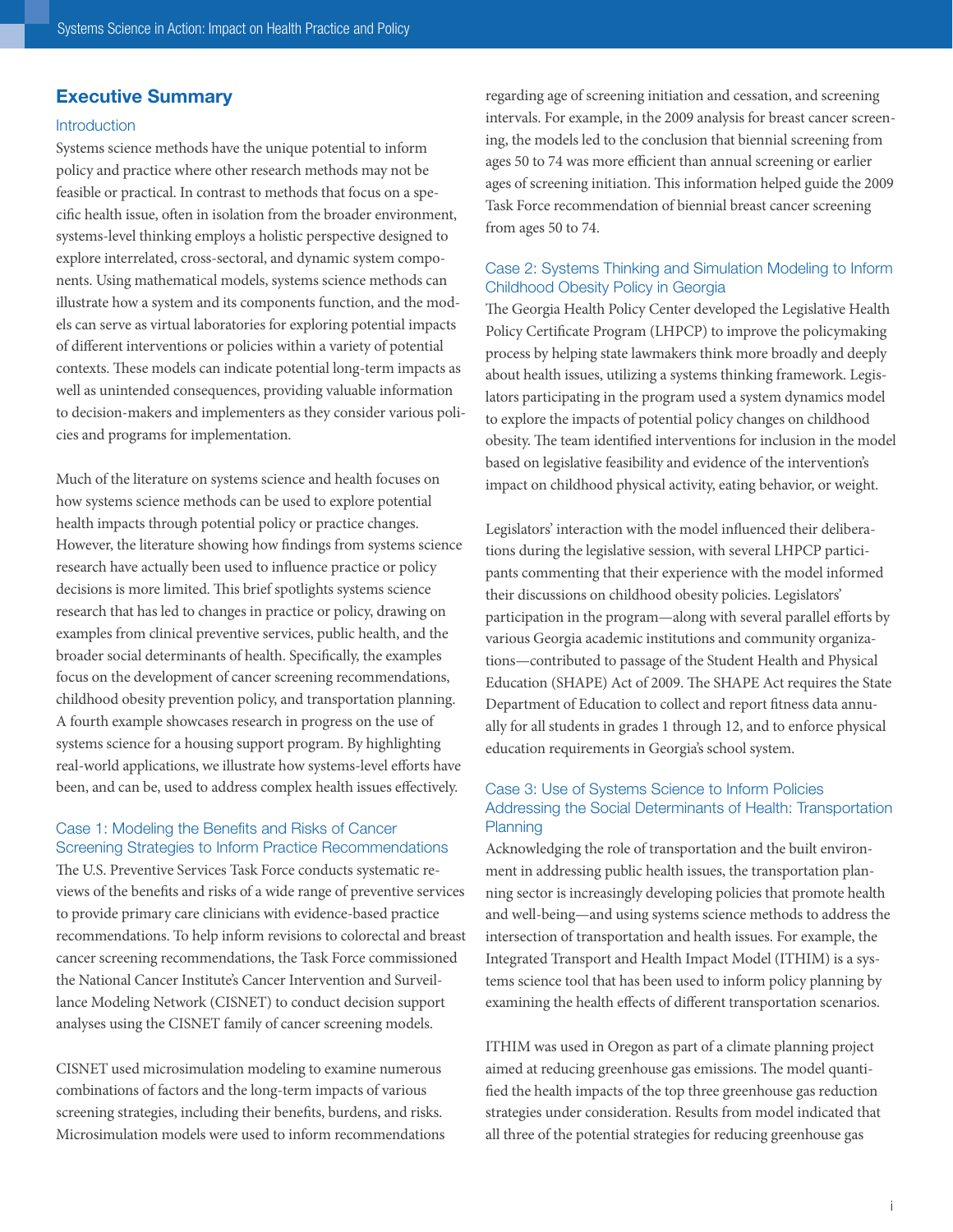emissions would result in health benefits—with the majority of the benefits deriving from increased active transportation. In May 2019, the state approved a greenhouse gas reduction strategy that included a key recommendation to promote built-environment design and infrastructure to encourage active transportation, including walking and cycling.

#### Case 4: On the Horizon—Use of Systems Science to Inform Policies Addressing the Social Determinants of Health: Research in Progress on Housing Interventions

Los Angeles County is conducting a research study to explore the cross-sector impacts of a permanent supportive housing initiative—Housing for Health (HFH)—using systems science methods. Permanent supporting housing provides chronically homeless individuals with housing and other supportive programs spanning multiple sectors, including physical and mental health care, substance abuse treatment, and social services.

The study uses a participatory systems modeling approach, in which stakeholders develop visualizations of how HFH affects various elements of the system (service utilization, costs, and outcomes across the health, criminal justice, and the social service sectors).

The model can be used to analyze a number of policy-relevant scenarios, for example, analyzing the consequences of increasing a particular type of service linkage, such as substance use treatment. Once the study is completed, decision makers can use the model and results to better understand the systemic impact of these interventions, explore how best to coordinate service provision, and identify which services may need additional support to improve intervention effectiveness and ensure system sustainability.

#### Concluding Remarks

Systems science has the potential to inform policy and practice in the areas of health services and public health, and increasingly in multi-sectoral interventions to address the social determinants of health. Given its holistic and systems-level approach, systems science can play an important role in addressing health-related policies as shown in the examples above. While the examples in this brief are not intended to provide an exhaustive review, by spotlighting cases where systems science research has successfully been used to influence policy or practice, we hope to demonstrate the compelling value of appropriate use of systems science methods in exploring and addressing complex health issues at the policy and program levels.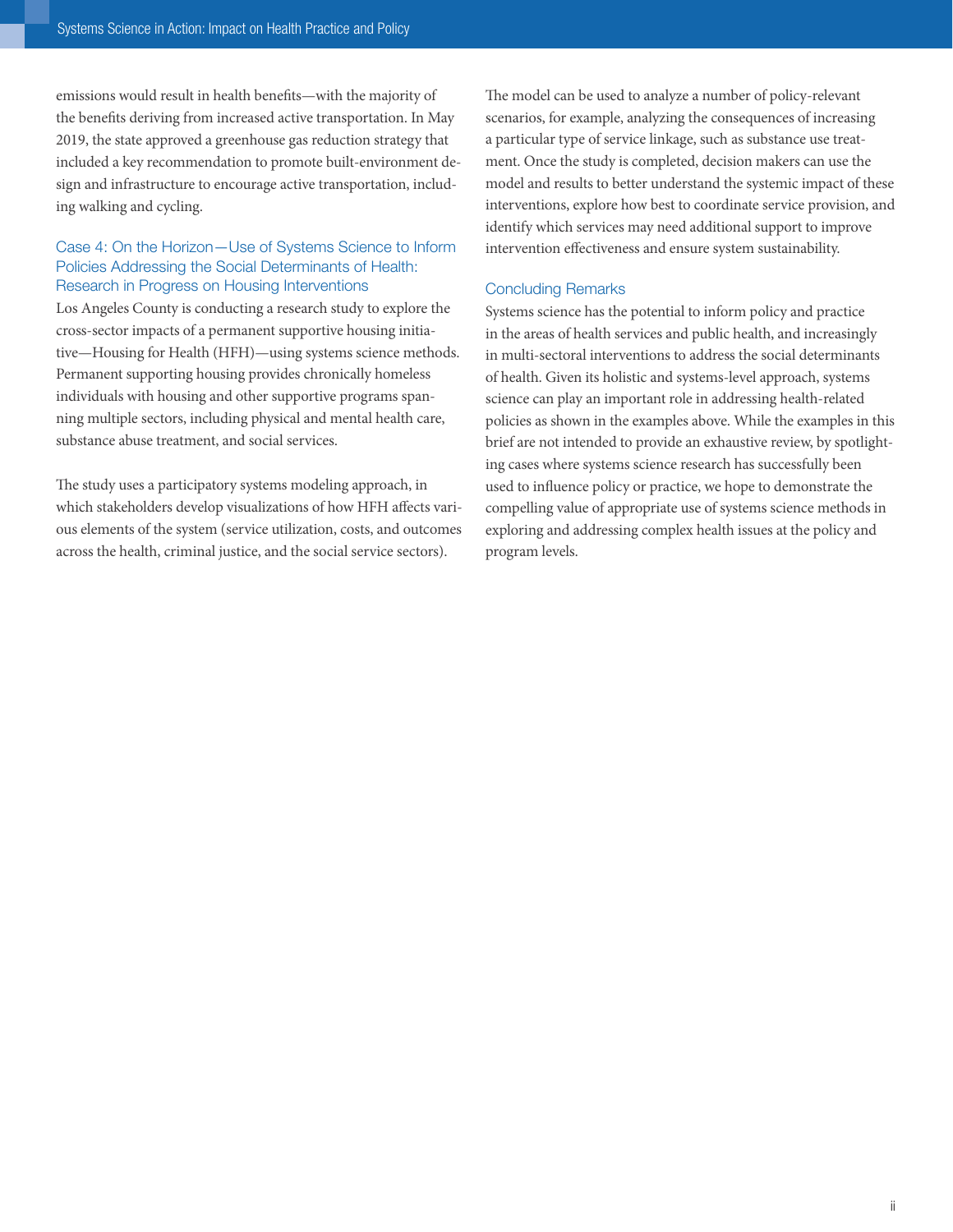## <span id="page-4-0"></span>Introduction

Evidence-based practice and policy remain a central tenet in efforts to improve the public's health and well-being. At the same time, discussions regarding what constitutes evidence persist. While randomized controlled trials (RCTs) have been upheld as the gold standard for establishing an evidence base, a host of other research methods have received increased recognition, including quasiexperimental designs, observational studies, qualitative research, and realist evaluation.<sup>1,2</sup> One set of methods in particular, systems science methods, is garnering increased attention. Often serving as a complementary approach, systems science methods have the unique potential to inform policy and practice where other research methods may not be feasible or practical.3,4,5

Systems science methods encompass a range of approaches—such as agent-based modeling, complexity science, discrete event simulation, microsimulation, network analysis, and system dynamics modeling—that can be used to understand and address complex systems issues. In contrast to research methods that focus on a specific health issue, often in isolation from the broader environment, systems-level thinking employs a holistic perspective designed to explore interrelated, cross-sectoral, and dynamic system components.<sup>6,7</sup>

#### Overview of Systems Science Methods

Systems science methodologies provide a way to address complex problems by:

- examining the dynamic interrelationships of heterogeneous variables at multiple levels of analysis simultaneously, while
- studying the impact on the behavior of the system as a whole over time.

Systems science methods complement traditional analytic methods which are generally:

- used to identify linear relationships, but are also
- limited in their ability to set up and test a web of causal relationships.

Definitions of key systems science methods are listed in the glossary. An in-depth examination of specific systems science methods and when to use them is covered elsewhere in the literature.<sup>8,9</sup>

Using mathematical models that are developed based on the available evidence, systems science methods can illustrate how a system and its components function, and the models can serve as virtual laboratories for exploring a range of hypothetical scenarios.<sup>10</sup> Through simulation modeling, the potential impacts of different interventions or policies can be assessed within a variety of potential contexts. These models can indicate potential long-term impacts as well as unintended consequences, providing valuable information

to decision-makers and implementers as they consider various policies and programs for implementation.<sup>11,12</sup>

Although their introduction to the field of health has been more recent, systems science methods have long been used in other sectors, such as engineering, business, and ecology.<sup>13</sup> Within health, systems science methods have been used in such areas as health care delivery as well as infectious and chronic disease epidemiology.<sup>14,15</sup> Building on these applications, there is great promise to expand the use of systems science methods to better inform policy and practice across the health field, from health services to public health to the broader social determinants of health.

As the U.S. health system is increasingly focused on prevention and population health—largely driven by the Patient Protection and Affordable Care Act—it must increasingly address the myriad factors that influence the public's health.<sup>16,17</sup> Such factors include food, housing, education, transportation, environment, and economic development. In a similar effort, the Robert Wood Johnson Foundation's Culture of Health initiative is setting a national agenda to improve health, equity, and well-being, engaging all sectors to address the complex social factors that impact health.<sup>18</sup>

Systems science methods are especially well-suited to explore the interrelated social, behavioral, economic, and environmental factors needed to build a Culture of Health.19 Although their application in such efforts has not been widely adopted, systems science methodologies have significant potential for studying and addressing complex, systemic, and cross-sectoral issues through a transdisciplinary approach. And by examining various policy or practice options, along with their potential impacts, systems science methods can serve as an important tool to inform the decision-making process.

Much of the literature on systems science and health focuses on how systems science methods can be used to explore potential health impacts through potential policy or practice changes. However, the literature showing how findings from systems science research have actually been used to influence practice or policy decisions is more limited.<sup>20</sup>

This brief explores cases where systems science research has been used to inform health policy and practice. Drawing on examples from clinical preventive services, public health, and the broader social determinants of health, the brief spotlights systems science research that has led to changes in practice or policy. The examples focus on the development of cancer screening recommendations, childhood obesity prevention policy, and transportation planning. A fourth example showcases research in progress on the use of systems science for a housing support program. By highlighting real-world applications, we illustrate how systems-level efforts have been, and can be, used to address complex health issues effectively.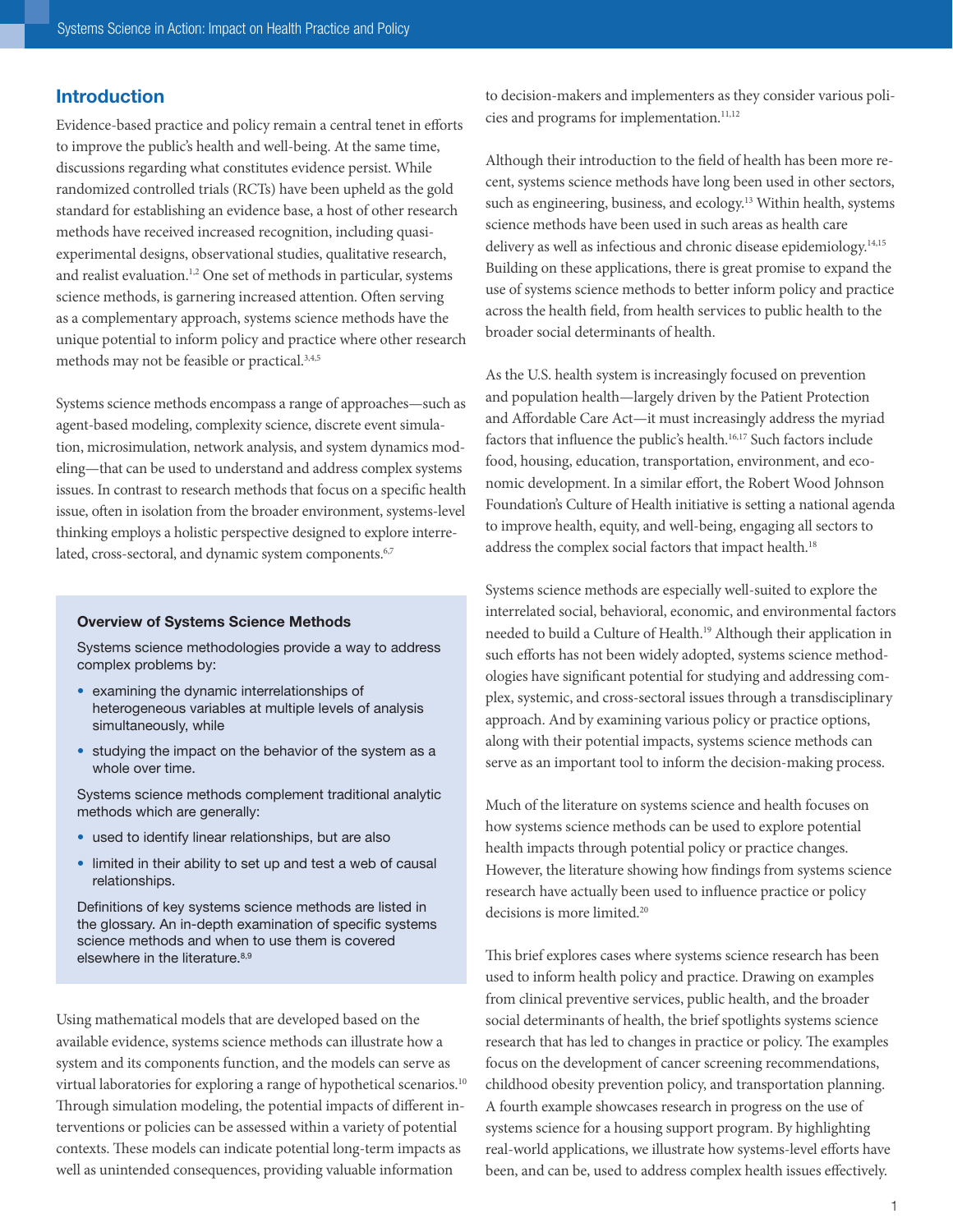# <span id="page-5-0"></span>Case 1: Modeling the Benefits and Risks of Cancer Screening Strategies to Inform Practice Recommendations

In this example, we focus on how systems science was used to inform secondary prevention practice recommendations. Secondary prevention includes clinical preventive services for early detection of diseases so that steps may be taken to improve health outcomes. While preventive services are generally beneficial, they may also present risks, such as complications from invasive screening procedures, misdiagnoses or overdiagnoses, or overtreatments. The U.S. Preventive Services Task Force was established to conduct systematic reviews of the benefits and risks of a wide range of preventive services to provide primary care clinicians with evidence-based practice recommendations on use of these services.

#### Overview of Modeling Effort and Impact

To help inform revisions to colorectal cancer screening recommendations in 2008 and 2016, along with breast cancer screening recommendations in 2009 and 2016, the Task Force commissioned the National Cancer Institute's Cancer Intervention and Surveillance Modeling Network (CISNET) to convene working groups to conduct decision support analyses using the CISNET family of cancer screening models.21,22,23,24,25 While RCTs are considered the gold standard in providing evidence of screening effectiveness, RCTs are limited in their ability to examine:

- complex combinations of factors like screening modalities, age of screening initiation and cessation, and screening intervals;
- long-term impacts of different screening regimens; and
- potential risks of the screening regimens outside the controlled environment and selected populations.

To generate information to complement evidence from RCTs, CISNET:

- drew on observational studies (alongside information from RCTs and other scientific literature) in its information synthesis to incorporate data on the risks of screening regimens in the general population; and
- used microsimulation modeling to examine numerous combinations of factors and the long-term impacts of various screening strategies, including their benefits, burdens, and risks.

CISNET employed a comparative modeling approach to reconcile results from different models by sharing a set of common population inputs and common sets of intermediate and final outputs across all models.26 An illustration of the common inputs and outputs for the CISNET models is shown in Figure 1.

#### Figure 1. General Formulation of the Cancer Intervention and Surveillance Modeling Network (CISNET) Models



Source: CISNET website: <https://cisnet.cancer.gov/modeling>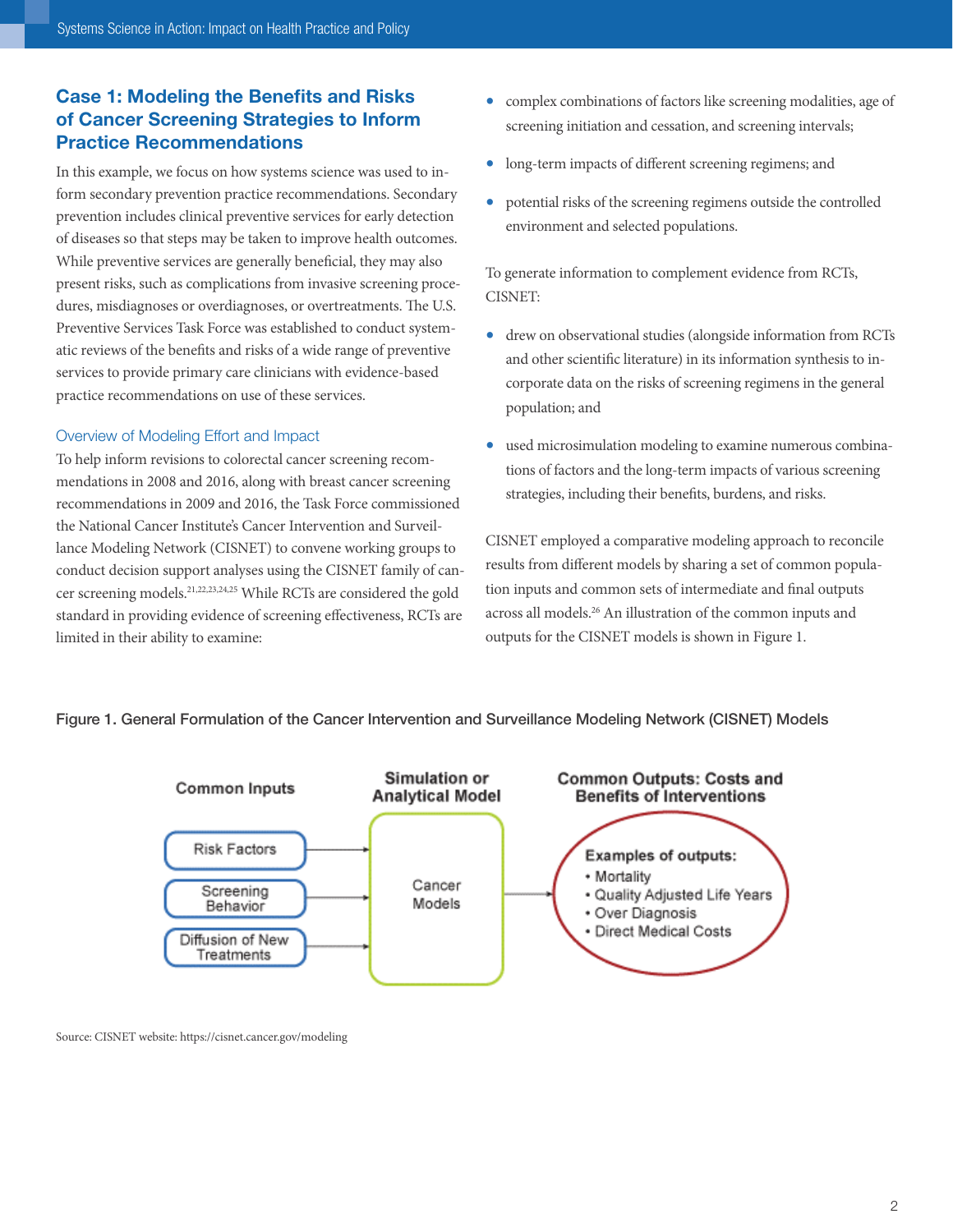In CISNET's 2009 analysis for breast cancer screening, the team modeled and compared 20 different screening strategies with varying ages of screening initiation and cessation and screening frequencies, complementing a systematic review of the literature conducted by the Task Force. These microsimulation models were used to inform recommendations regarding age of screening initiation and cessation and screening intervals for breast cancer screening. In the 2009 analysis, all six CISNET microsimulation models led to the conclusion that biennial screening from ages 50 to 74 was more efficient than annual screening or earlier ages of screening initiation. This information helped guide the 2009 Task Force recommendation of biennial breast cancer screening from ages 50 to 74.

#### Implications for Broader Application

The use of CISNET models to inform the Task Force's clinical practice recommendations provides an instructive example of how systems science models can be used to inform policy and practice, particularly within a collaborative framework. Indeed, one of the barriers to increased use of systems science methods in population health planning pertains to the difficulty in implementing collaborative efforts.<sup>27</sup> Given that independent modeling efforts may generate disparate results, decision makers may find it challenging to reach conclusive policy decisions based on the varied results. By using a

comparative modeling approach, a collaborative effort can systematically compare and reconcile results across models. When there is consensus across the board, such an approach can improve the credibility of modeling results. When consensus is lacking, comparative modeling can highlight areas where more research is needed.

In addition to reconciling disparate results, the comparative modeling approach has a number of other benefits. For example, establishing common inputs and outputs necessitates a certain transparency standard across models. A comparative modeling approach also emphasizes the level of uncertainty associated with different models and assumptions. Both transparency and clear reporting of assumptions and uncertainties are principles of good practice in decision analytic modeling.28 Additionally, collaborative modeling allows for better information sharing, a richer learning environment, and improved error detection across models.<sup>29</sup>

Given the time and complex logistics required in collaborative modeling, a systematic modeling effort across different groups or organizations may not always be feasible. However, the use of a collaborative approach enables systems scientists and health experts to work together in a unified and comprehensive manner to best address critical public health questions.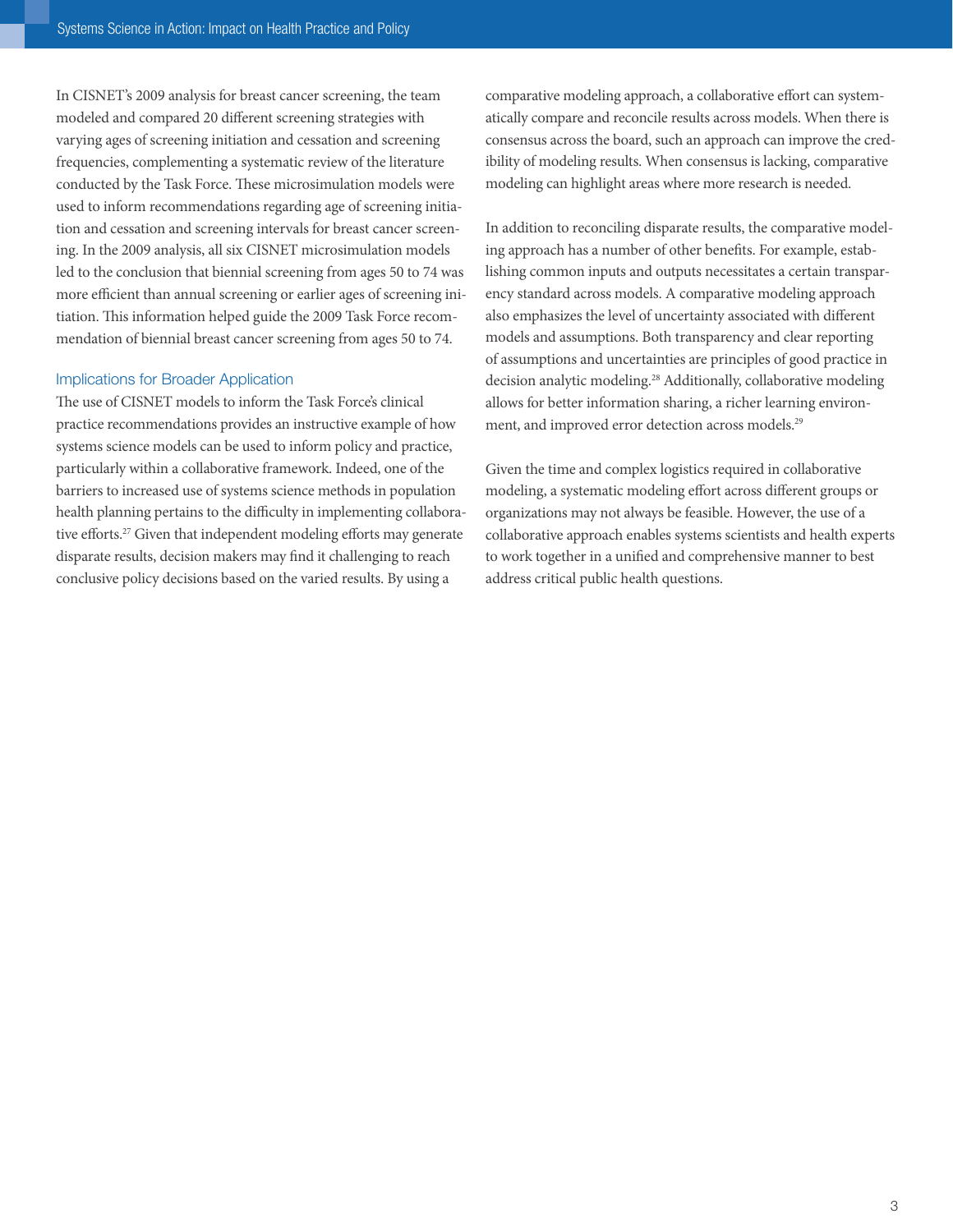# <span id="page-7-0"></span>Case 2: Systems Thinking and Simulation Modeling to Inform Childhood Obesity Policy in Georgia

Spurred by Georgia's relatively low standing in the national health rankings, the Georgia Health Policy Center developed the Legislative Health Policy Certificate Program (LHPCP), a multi-session series for state legislators that applies systems thinking to health policy issues.<sup>30</sup> The goal of the program is to improve the policymaking process by helping lawmakers think more broadly and deeply about health issues, utilizing a systems thinking framework. Since its inception in 2008, the LHPCP has provided educational sessions for more than 120 legislators and staff interested in health issues and policies.<sup>31,32</sup>

#### Overview of Modeling Effort and Impact

The LHPCP curriculum includes various systems thinking concepts, including system dynamics models, behavior-over-time graphs illustrating broader trends, and a six-question framework for evaluating health policy, including questions on stakeholders, trends, leverage points, mechanisms of action, and timing. Leading up to the 2009 legislative session, legislators participating in the program used these systems thinking concepts and a system dynamics model to explore the impacts of potential policy changes on childhood obesity; the model was updated with new data in 2014. The Georgia Health Policy Center developed the system dynamics model based on a national model framework of childhood obesity, presented in Figure 2.33

The national model framework was adapted for use in Georgia using data from several sources:

- the Georgia Youth Fitness Assessment pilot study;
- studies on childhood physical activity, nutrition, and obesity; and
- quantitative estimates by experts in the field regarding the proportion of the population to which the policy interventions would apply.

A team consisting of legislators, domain experts, and system dynamics experts participated in building the childhood obesity system dynamics model for Georgia. The team identified interventions for inclusion in the model based on legislative feasibility and evidence of the intervention's impact on childhood physical activity, eating behavior, or weight. The model was designed to estimate the impact of various policy interventions on the prevalence of childhood obesity in Georgia over a 20-year timeframe.

By considering various factors that affect transitions between different weight categories, legislators were able to test a given policy intervention or combination of policy interventions to see the potential impact on future prevalence of childhood obesity. Potential policy interventions ranged from mandating daily physical education in schools to requiring food served in the cafeteria to meet nutrition guidelines. The model facilitated legislators' discussion of policy interventions during the program, enabling them to rapidly test and simulate policy consequences.



#### Figure 2. National Obesity Model Framework

Source: Homer J, Milstein B, Dietz W, Buchner D, & Majestic E. (2006, July). Obesity population dynamics: exploring historical growth and plausible futures in the U.S. In *24th International System Dynamics Conference*.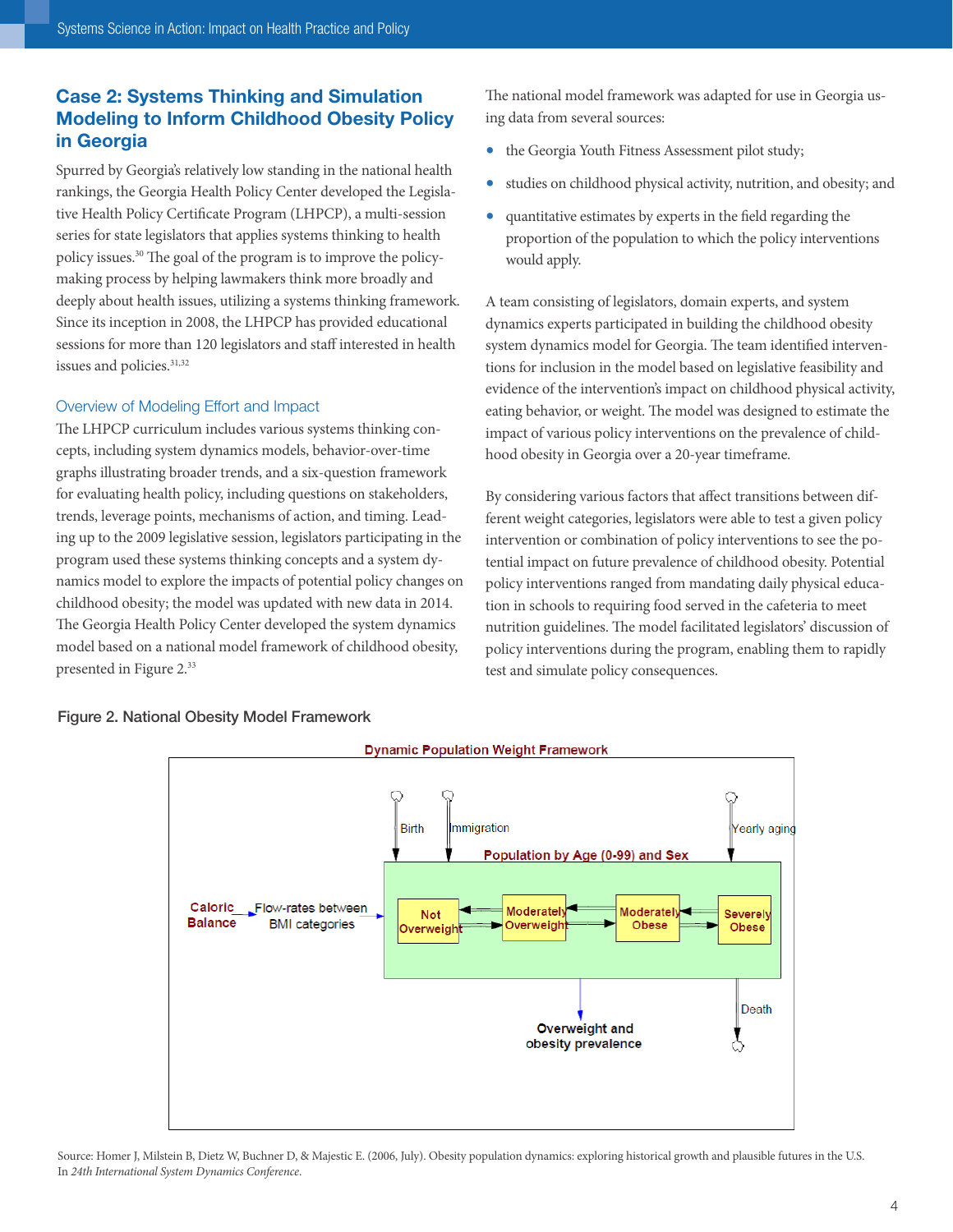Legislators' participation in the program—along with several parallel efforts by various Georgia academic institutions and community organizations working to advance nutrition and physical activity policies—contributed to passage of the Student Health and Physical Education (SHAPE) Act of 2009. The SHAPE Act requires the State Department of Education to:

- collect and report fitness data annually for all students in grades 1-12, and
- enforce physical education requirements in Georgia's school system.34,35

Legislators' interaction with the model influenced their deliberations during the legislative session, with several LHPCP attendees commenting that their experience with the model informed their discussions on childhood obesity policies.

#### Implications for Broader Application

For those considering similar legislative initiatives, the Georgia Health Policy Center offers several programmatic lessons, such as the importance of tailoring sessions to the stated needs of participants and ensuring that session content remains neutral and non-partisan.36 Of particular note is the call to secure endorsement of legislative leadership, which is necessary to encourage legislators' involvement in the program—developing appropriate content for model building as well as participating in the modeling exercises and discussions.

This Georgia case study reveals valuable insights into the role systems science methods can play in policymaker education and the legislative process. Systems thinking provided legislators with a framework to consider health policies in broader terms and change the level of conversation around the policies. Notably, the childhood obesity model has stimulated conversations on how and why different policies affect outcomes differently and has helped policymakers engage in more productive discussions. As new data become available, the model can continue to be modified and used to further inform future policy development.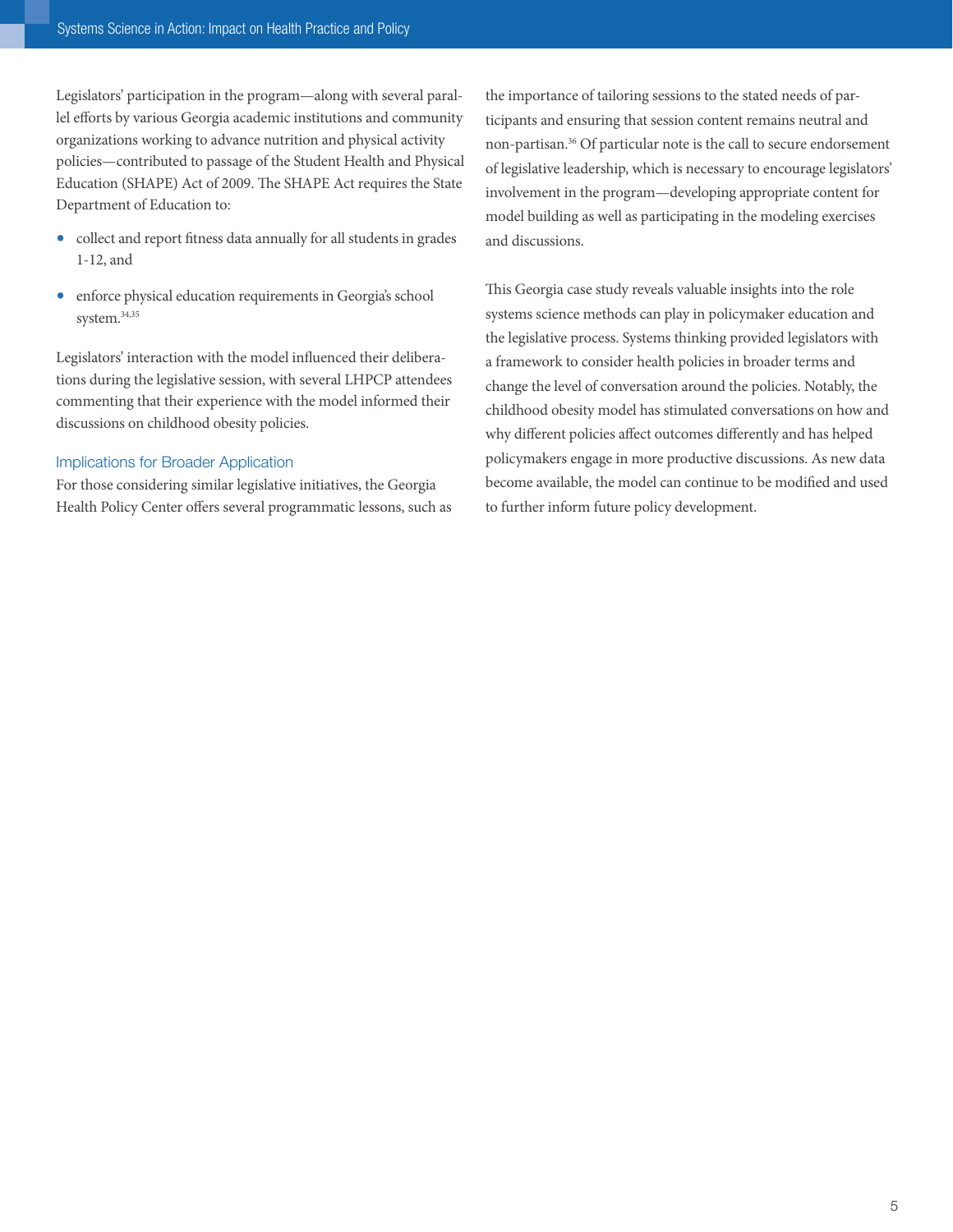#### <span id="page-9-0"></span>Systems Science Methods and the Social Determinants of Health

Over the last few decades, there has been mounting evidence that social factors play a powerful role in shaping health, 37,38 and there is growing interest in moving interventions upstream to address the social determinants of health.<sup>39,40</sup> This focus on social determinants is pivotal in moving the needle on population health and health inequity.<sup>41</sup>

As interventions increasingly address these broader social determinants, the causal pathways linking interventions and health outcomes become more complex and multifactorial, and the lag time until health effects manifest becomes more protracted.<sup>42</sup>

These issues of complexity and lag time present a number of challenges:

- 1) methodological: the complex pathways and long lead time make randomized trials difficult and expensive to perform,
- 2) pragmatic: the multisectoral collaborations required to implement complex interventions may falter due to divergent perspectives and conflicting goals of stakeholders across different sectors, and
- 3) political: funders and policymakers tend to prefer interventions with short-term results.

Systems science is uniquely positioned to play an important role in addressing these challenges:

- 1) modeling approaches can be used to address the complex causal pathways by compiling existing studies that form parts of the causal web into a unified whole, piecing together incremental contributions in the literature into a more complete understanding of the overall pathways;
- 2) systems science methods can also play an educational role, informing the dialogue among stakeholders and policymakers on these complex issues; and
- 3) simulation approaches can be used to address the lengthy lag times by exploring potential long-term scenarios.

# Case 3: Use of Systems Science to Inform Policies Addressing the Social Determinants of Health: Transportation Planning

Transportation affects health in a myriad of ways, from air pollution produced by vehicles, to injuries and mortalities from traffic accidents, to changes in physical activity levels attributed to choices in travel modes. Acknowledging the role of transportation and the built environment in addressing public health issues, the transportation planning sector is increasingly developing policies that promote health and well-being—and using systems science methods to address the intersection of transportation and health issues.

#### Overview of Modeling Effort and Impact

Transportation planners are familiar with the value that modeling can bring to the table in policy planning, as transportation and air quality models are commonly used in developing long-range transportation plans.43 With the existence of rigorous models that quantify the impact of transportation policies on travel behavior and air quality, systems scientists can bridge the information gap between transportation strategies and health impacts by linking the results from existing transportation models to the development of new health models. This modular approach of using the outputs of an existing model to then serve as inputs for a new model is an effective means for developing transportation-health models. One such example is the Integrated Transport and Health Impact Model  $(ITHIM).<sup>44,45</sup>$ 

ITHIM depicts three health pathways stemming from travel behavior: physical activity from active transportation, road traffic injuries, and air quality, as shown in Figure 3. The model takes in results from travel demand and air pollution models, supplements those results with other travel, health, and traffic injury data, and outputs health outcomes in terms of changes in mortality and disability adjusted life years (DALYs). Originally developed in England, the model has been adapted for use and field-tested broadly.

ITHIM was used in Oregon as part of a climate planning project aim at reducing greenhouse gas emissions. The Portland metropolitan regional government—Metro—requested a health impact assessment (HIA) to inform their Climate Smart Communities Scenarios Project.<sup>46</sup> The climate project examined different transportation and built environment scenarios—such as improving public transportation and discouraging car use through a carbon tax—to achieve target reductions in greenhouse gas emissions set by the Oregon Legislature in 2007.

The HIA used the model to quantify the health impacts of the top three strategies under consideration in the project. Results from the model estimated that all of the potential strategies for reducing greenhouse gas emissions would result in health benefits—with the majority of the benefits deriving from increased active transportation. Based on these results, the HIA included recommendations that Metro maximize active transportation opportunities and prioritize design and maintenance for non-automobile facilities.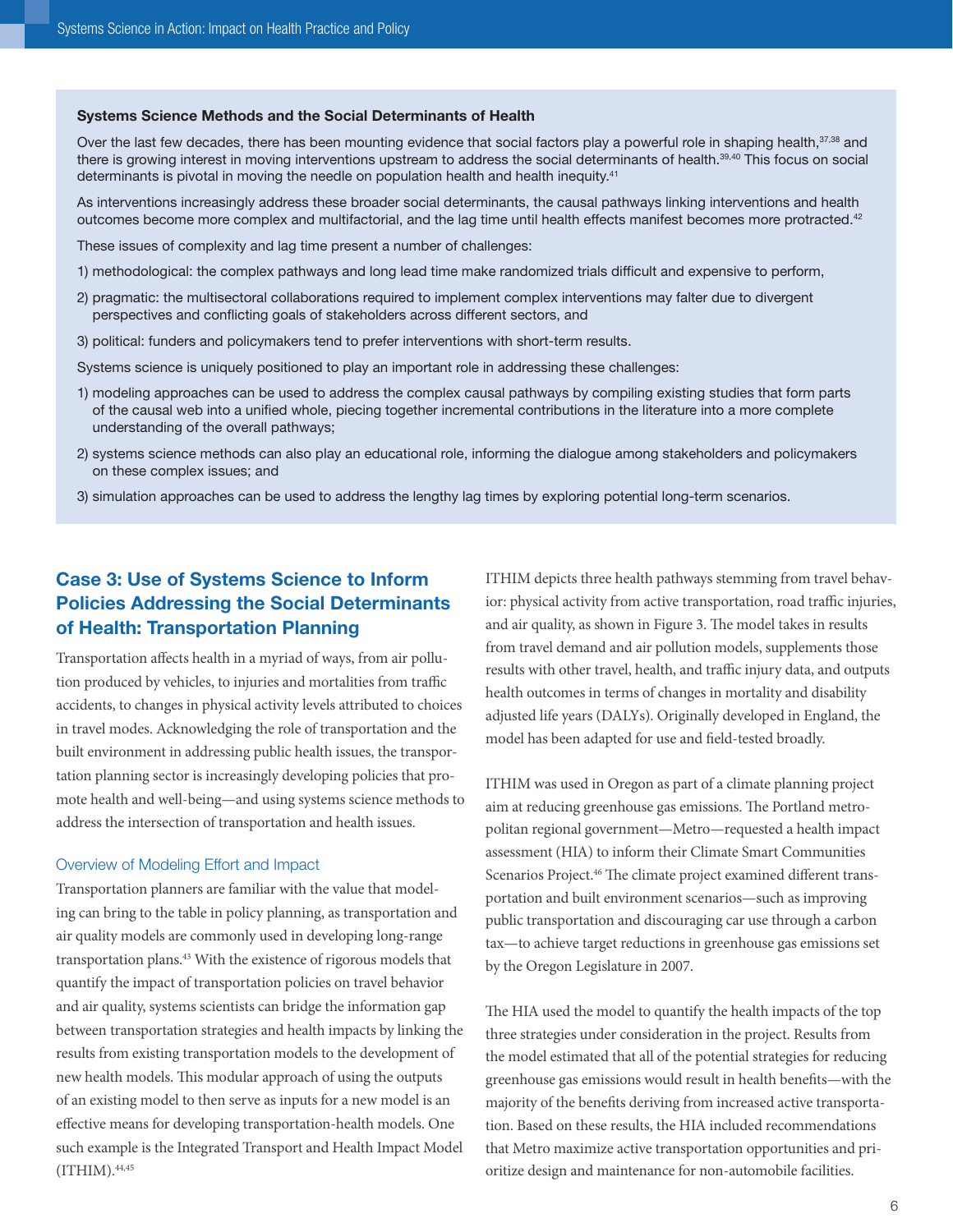



Source: Nicholas W, Vidyanti I, Caesar E, & Maizlish N. Implementing the City of LA's Mobility Plan 2035: Public Health Implications - Health Impact Assessment. Los Angeles County Department of Public Health, Center for Health Impact Evaluation. April 2018.

After considering the recommendations, Metro selected an emissions reduction scenario using the health criteria recommended in the HIA. The state approved this scenario in May 2015, which specifically included a key recommendation to promote built-environment design and infrastructure to encourage active transportation, including walking and cycling.47,48

#### Implications for Broader Application

Results from systems science models connecting transportation and health add an important dimension to regional transportation planning, giving urban and transportation planners the information they need to shape transportation policies that also promote health. While developing or adapting transportation-health models requires upfront investment by local jurisdictions, the models can continue to be used in subsequent planning efforts, as transportation planners have to periodically update their regional transportation plans.

Transportation planners have used systems science methods to provide insights into the links between transportation and health to inform their transportation planning in multiple jurisdictions in the U.S.49,50 One of the key factors in achieving this level of uptake has been the relative maturity level of modeling within the transportation field, along with the motivation to integrate transportation and health in policy planning.

Looking beyond the transportation field, systems scientists should adapt the complexity of systems science methods to the level of modeling maturity within a given field. Where the maturity level is low, using simpler models in the beginning can help introduce policymakers to the methodology and pave the way for more complex and realistic models. Conversely, in fields where domain-specific models are already in common use and familiar to policymakers but with the link to health missing, systems scientists may consider using the modular approach to model development to provide this missing link to health. The modular approach makes good use of existing resources, cuts down on model development time, and increases stakeholder buy-in as it utilizes domain-specific models already familiar to those in the given field.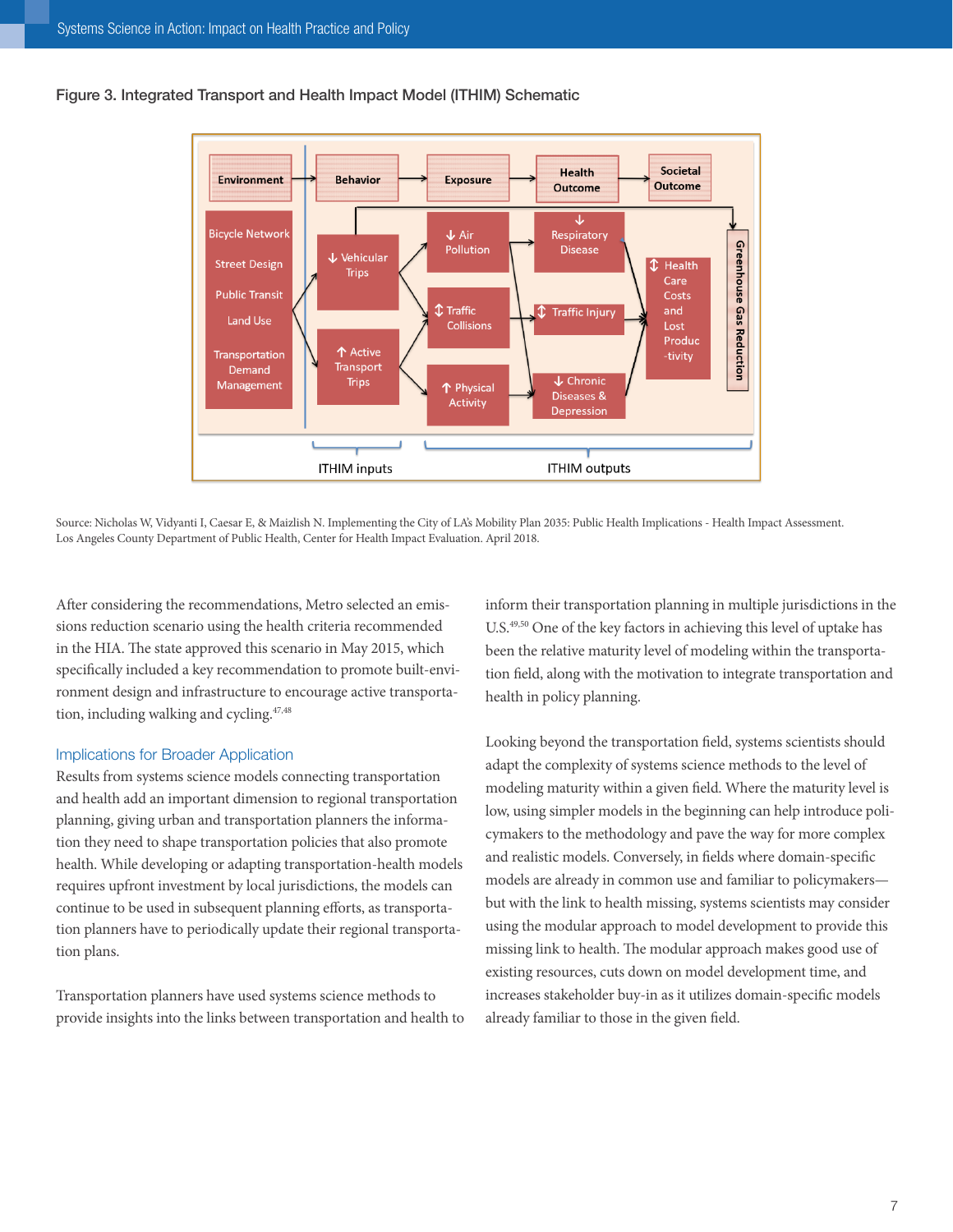# <span id="page-11-0"></span>Case 4: On the Horizon—Use of Systems Science to Inform Policies Addressing the Social Determinants of Health: Research in Progress on Housing Interventions

Housing is recognized as an important determinant of health, and certain housing interventions have been found to improve health outcomes while reducing health care costs. Thus, housing policies targeting vulnerable populations that are likely to suffer from health problems have become a key component of policy agendas nationwide.51 Chronic homelessness—a circumstance in which people struggle to remain housed often because of a disabling physical, mental, or substance use disorder—has become a particularly important health issue. Almost 90,000 people were considered chronically homeless in 2017.<sup>52</sup> Permanent supportive housing is an evidence-based intervention that has become a dominant approach to addressing chronic homelessness.<sup>53,54</sup>

Permanent supportive housing provides chronically homeless individuals with housing and other supportive programs spanning multiple sectors, including physical and mental health care, substance abuse treatment, and social services. Given the range of services and sectors involved, there are numerous obstacles that can impede successful implementation, such as:

- (1)lack of coordination in delivering multiple intervention components (housing placement, financial subsidies, and supportive services), and
- (2) the "wrong pocket" problem, in which some of the sectors investing in permanent supportive housing do not benefit from the program's success due to fragmented financing mechanisms.<sup>55</sup> For instance, a permanent supportive housing program may provide better linkages to substance abuse treatment, which may subsequently reduce emergency room use; yet despite having to invest additional resources to accommodate increased demand, the substance abuse treatment sector may not receive any of the financial savings from reduced emergency room use in the health care sector.

Systems science methods can help provide a holistic system description to:

- 1) yield greater understanding of how improved service coordination can impact individual and system-level outcomes, and
- 2) capture and visualize key cross-sector relationships and synergies, increasing the opportunity to develop less fragmented financing mechanisms, such as through cross-sector subsidies.

#### Research in Progress—Overview of Modeling Effort

Los Angeles County has a research project underway, funded by the Robert Wood Johnson Foundation's Systems for Action program, that is using systems science methods to explore the cross-sector impacts of Housing for Health (HFH)—a permanent supportive housing initiative.<sup>56</sup> The project seeks to improve the implementation of permanent supportive housing by coordinating disparate intervention components.

The study uses a participatory systems modeling approach, involving stakeholders from multiple sectors in the homeless systems of care. These stakeholders are involved in defining the problem to be modeled and developing visualizations of:

- 1) how HFH affects various elements of the system (service utilization, costs, and outcomes across the health, criminal justice, and the social service sectors), and
- 2) the system's feedback structure.

This information is used to develop a qualitative model, which then forms the basis of a quantitative model structure. Linked administrative data on homelessness are used to update the quantitative model systematically so that model assumptions are based on the latest available evidence.

The model can be used to analyze a number of policy-relevant scenarios related to the provision of permanent supportive housing in Los Angeles County. For example, the study can explore the crosssector impacts and synergies created by increases in the number of clients served by HFH, or analyze the consequences of increasing a particular type of service linkage, such as substance use treatment or mental health treatment.

Research in Progress—Implications for Broader Application Once the HFH study is completed, decision makers can use the results to understand the value (or costs) to their agencies of these types of housing programs, providing the opportunity to develop more effective financing mechanisms such as cross-sector subsidization. Other jurisdictions interested in implementing similar housing interventions can also use the generated systems science model to better understand the systemic impact of these interventions, explore how best to coordinate service provision, and identify which services may need additional support to improve intervention effectiveness and ensure system sustainability.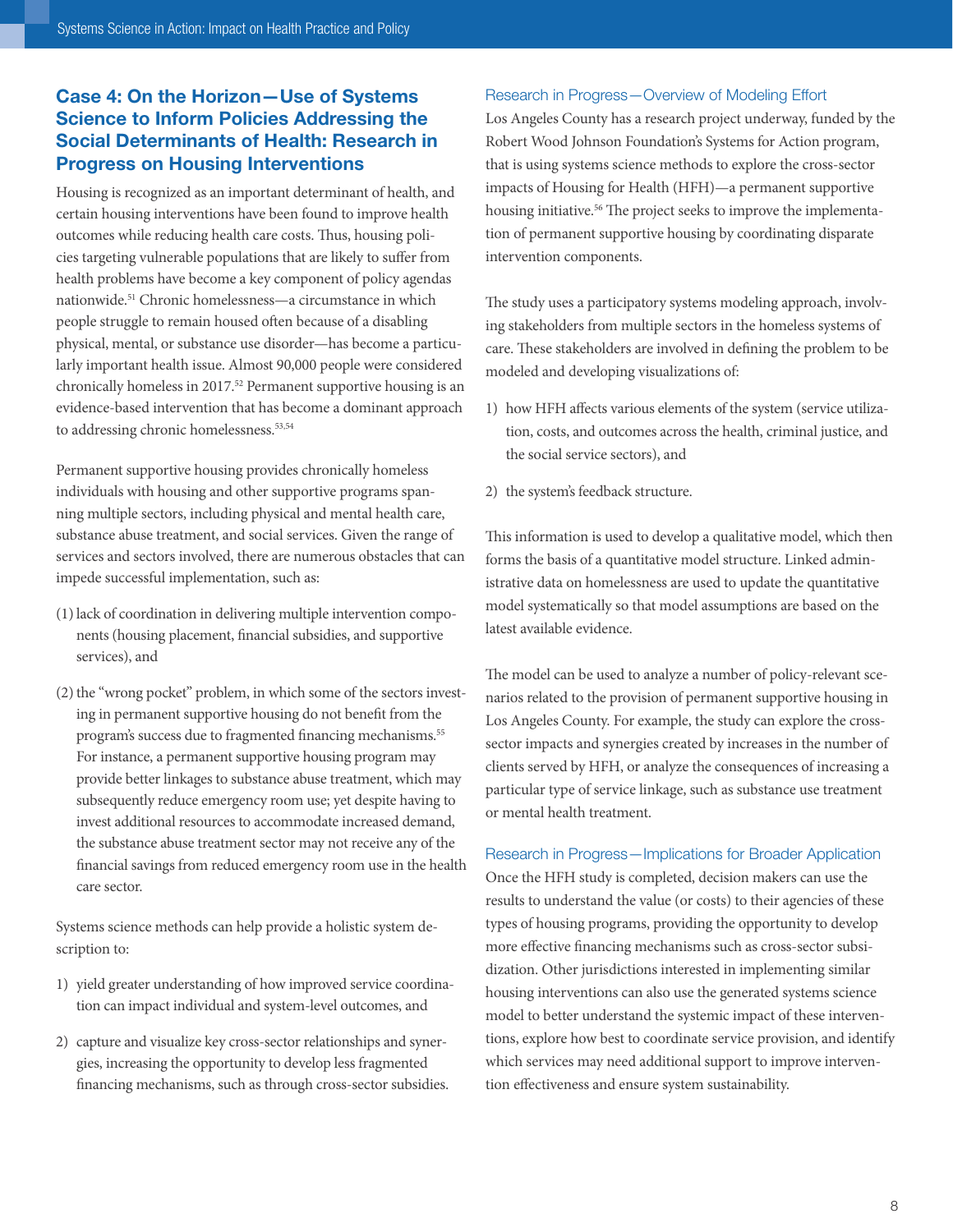## <span id="page-12-0"></span>Concluding Remarks

Systems science has the potential to inform policy and practice in the areas of health services and public health, and increasingly in multi-sectoral interventions to address the social determinants of health. Given its holistic and systems-level approach, systems science can play an important role in addressing a host of health-related issues as shown in the previous examples of cancer screening, childhood obesity, transportation planning, and housing.

#### Key Considerations for Applying Systems Science Methods

As systems science methods receive increased attention, a few considerations regarding their use should be noted:

First, systems science methods are generally best used in coordination with other research methods, as they build on the best available evidence and provide a complementary approach to other quantitative and qualitative methods. The ability to develop systems science models depends on the availability of sufficient data and prior research to inform model development. Additionally, given that systems science methods are largely focused on modeling potential scenarios, they should not be interpreted as definitive predictions of the future.<sup>57</sup> Rather, they are best used as one of many tools in a larger toolbox of research methods to inform the decision-making process, coupled with other policy strategies.

Second, even within systems science, a variety of models may be developed to address a particular issue. For example, a comparative modeling approach may be used to reconcile varying models and results, as shown in the cancer screening example, or a modular approach may be used to connect different models, as demonstrated in the transportation planning example. The use of simple systems tools, such as systems thinking skills, may also be an effective strategy to inform decision-making, either in place of, or as a precursor to, more complex mathematical models, as was shown in the childhood obesity prevention example which used several systems tools, including a six-question framework, to guide systems thinking. The use of simple systems tools may be especially appropriate in cases where there are limited resources for model development or given the readiness level of stakeholders. 58,59

Third, the importance of collaborative efforts is a key consideration, including stakeholder involvement.<sup>60</sup> Engaging stakeholders through a participatory modeling approach provides crucial input to the model development process. Moreover, the inclusion of multi-sectoral perspectives is critical to developing holistic models, especially when addressing cross-sectoral health issues, as shown in the transportation planning and housing examples. Stakeholder engagement also provides an educational opportunity and engenders community ownership, which is integral to facilitating the use of research results in policy or program deliberations, as illustrated by the childhood obesity prevention example. At the same time, the value of health-related interventions, particularly those addressing cross-sectoral issues, may be enhanced through a systems approach and collaboration with systems science experts.

Despite its promise, systems science methodology has yet to become a mainstream tool in policy planning. Recent advances in data technologies present an opportunity to catalyze adoption of systems science methods in health policymaking.<sup>61</sup> For instance, innovations in technology are reducing barriers to data collection, storage, sharing, and linkage—generating a wealth of data that can inform model development. While the utilization of large and complex data ("big data") comes with its own practical and methodological challenges, systems science techniques are well-positioned to leverage big data to address social problems, as they are well suited to synthesizing heterogeneous data from multiple sectors. With new developments in local and national data infrastructure, as well as clearinghouses collecting health-related data (including upstream determinants of health), there is increased opportunity to accelerate the use of systems science methods in policy planning.<sup>62</sup>

As previously noted, much of the literature on systems science points to its potential for informing policy or practice, although documentation of these applications is more limited.63 While the examples in this brief are not intended to provide an exhaustive review, by spotlighting cases where systems science research has successfully been used to influence policy or practice, we hope to demonstrate the compelling value of appropriate use of systems science methods in exploring and addressing complex health issues at the policy and program levels.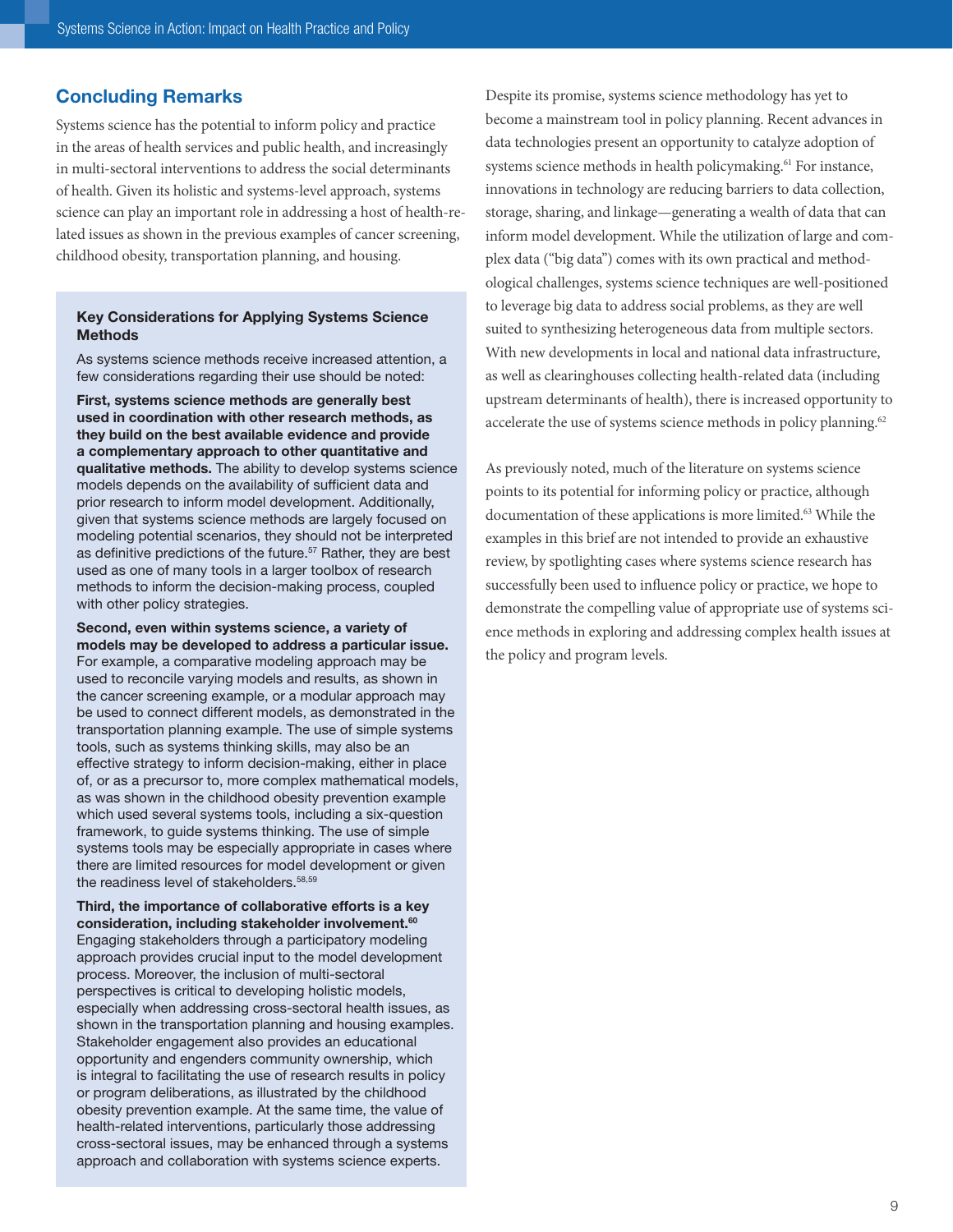# <span id="page-13-0"></span>Glossary: Systems Science Methods Defined

*Complexity Science:* The study of complex systems characterized by non-linearity and the dynamic and interconnected relationships within the system.

*Agent-based Modeling:* Modeling of complex systems by examining how agents (individual system elements) behave and interact with each other to uncover emergent properties of the system. Often used to model biological processes, organizational behavior, and other processes where interactions between entities are important, such as the spread of infectious diseases through direct or indirect contact.

*Discrete Event Simulation:* Modeling of systems as a discrete sequence of events. Also called activity-based simulation. Assumes no change within the system between consecutive events. Often used to model business / operational processes, such as how operating room scheduling affects patient flow within a hospital.

*Microsimulation:* Modeling of systems as a collection of autonomous units / entities, with each entity having parameters representing individual preferences and tendencies. Within the health field, often used for simulating individuals' life histories and aggregating the results to obtain population-level prevalence of chronic diseases, life spans, and other relevant population health metrics. Outside the health field, often used in the transportation and econometrics fields.

*System Dynamics Modeling:* Modeling of non-linear processes based on a series of differential equations. Characterized by stocks and flows, feedback loops, and time delays. Often used to study system behavior at a macro level. Has various management and educational applications, such as analyzing assumptions about system behavior or gaining qualitative insight into how a system works.

*Network Analysis:* Analysis focusing on the relationships among entities, such as persons, organizations, or documents. Rooted in graph theory. Social Network Analysis, a subset of Network Analysis, investigates social structures, such as social media networks or disease transmission, using networks and graph theory.

Source: Luke DA & Stamatakis KA. Systems Science Methods in Public Health: Dynamics, Networks, and Agents. *Annu Rev Public Health*, 2012;33:357-376; and Robinson S. Simulation: The Practice of Model Development and Use. Chichester: Wiley, 2004.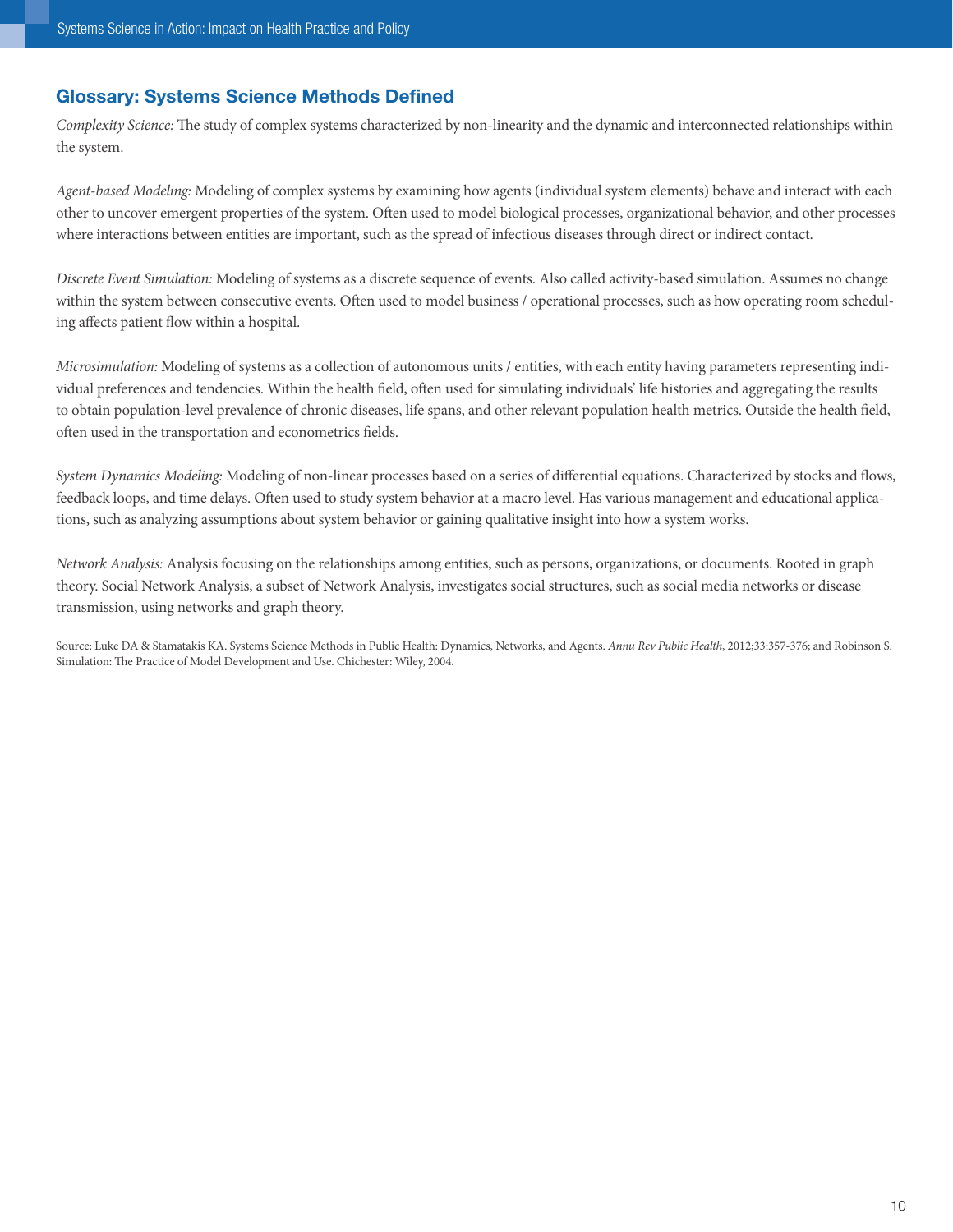## About the Authors

Irene Vidyanti, Ph.D., M.Eng., is a Data Scientist/Modeler at the Los Angeles County Department of Public Health (LACDPH)—where she is also a Co-Investigator for the Housing for Health research study under the Systems for Action program—and a Collaborating Programmer with the University of Southern California's Schaeffer Center for Health Policy & Economics. Marya Khan, M.P.H., is a Senior Manager at AcademyHealth.

### Acknowledgements

The authors acknowledge the following individuals for their review of this report: Ricardo Basurto-Davila, Ph.D., Principal Analyst at the Los Angeles County Chief Information Office and Principal Investigator for the Housing for Health research study under the Systems for Action program; Michael Gluck, Ph.D., M.P.P., Senior Director at AcademyHealth; Karen Minyard, Ph.D., M.N., Chief Executive Officer of the Georgia Health Policy Center and Research Professor with the Department of Public Management and Policy at Georgia State University; and Ernest Moy, M.D., M.P.H., Executive Director of the Office of Health Equity at the Veterans Health Administration.

### Suggested Citation

Vidyanti, I. & Khan, M. "Systems Science in Action: Impact on Health Practice and Policy," AcademyHealth, September 2018.

## About AcademyHealth

AcademyHealth is a leading national organization serving the fields of health services and policy research and the professionals who produce and use this important work. Together with our members, we offer programs and services that support the development and use of rigorous, relevant, and timely evidence to increase the quality, accessibility, and value of health care, to reduce disparities, and to improve health. This report was made possible by generous support from the Robert Wood Johnson Foundation.

#### **References**

- 1. Coly A & Parry, G *Evaluating Complex Health Interventions: A Guide to Rigorous Research Designs*, AcademyHealth, June 2017.
- 2. Stoto M, Nelson C, & Klaiman T. *Getting from What to Why: Using Qualitative Research to Conduct Public Health Systems Research*, AcademyHealth, August 2013.
- 3. Sterman JD. Learning from Evidence in a Complex World. *American Journal of Public Health*, 2006;96(3):505-514.
- 4. Luke DA & Stamatakis KA. Systems Science Methods in Public Health: Dynamics, Networks, and Agents. *Annu Rev Public Health*, 2012;33:357-376.
- 5. Rutter H, Savona N, Glonti K, Bibby J, Cummins S, Finegood DT et al. The Need for a Complex Systems Model of Evidence for Public Health, *The Lancet*. 2017;390;2602–2604.
- 6. Luke DA & Stamatakis KA. Systems Science Methods in Public Health: Dynamics, Networks, and Agents. *Annu Rev Public Health*, 2012;33:357-376.
- 7. Rutter H, Savona N, Glonti K, Bibby J, Cummins S, Finegood DT et al. The Need for a Complex Systems Model of Evidence for Public Health, *The Lancet*. 2017;390;2602–2604.
- 8. Luke DA & Stamatakis KA. Systems Science Methods in Public Health: Dynamics, Networks, and Agents. *Annu Rev Public Health*, 2012;33:357-376.
- 9. Robinson S. Simulation: The Practice of Model Development and Use. Chichester: Wiley, 2004.
- 10. Sterman JD. Learning from Evidence in a Complex World. *American Journal of Public Health*, 2006;96(3):505-514.
- 11. Vidyanti I. *Making the Case for Systems Science Approaches in Public Health*, AcademyHealth. June 2016.
- 12. Li Y & Pagán JA. The Culture of Health Action Framework and Systems Science: Opportunities and Challenges. *Health Affairs Blog*, October 17, 2016.
- 13. Atkinson JM, Wells R, Page A, Dominello A, Haines M, & Wilson A. Applications of System Dynamics Modelling to Support Health Policy. *Public Health Res Pract*, 2015;25(3):e2531531.
- 14. Homer JB & Hirsch GB. System Dynamics Modeling for Public Health: Background and Opportunities. *American Journal of Public Health*, 2006;96(3):452- 458.
- 15. Luke DA & Stamatakis KA. Systems Science Methods in Public Health: Dynamics, Networks, and Agents. *Annu Rev Public Health*, 2012;33:357-376.
- 16. Rosenbaum S. The Patient Protection and Affordable Care Act: Implications for Public Health Policy and Practice. *Public Health Reports*, 2011;126(1):130- 135.
- 17. DeSalvo KB, O'Carroll PW, Koo D, Auerbach JM, & Monroe JA. Public Health 3.0: Time for an Upgrade. *American Journal of Public Health*, 2016;106(4):621- 622.
- 18. Building a Culture of Health. Robert Wood Johnson Foundation website: [https://www.rwjf.org/en/cultureofhealth.html.](	) Accessed June 26, 2018.
- 19. Li Y & Pagán JA. The Culture of Health Action Framework and Systems Science: Opportunities and Challenges. *Health Affairs Blog*, October 17, 2016.
- 20. Atkinson JM, Wells R, Page A, Dominello A, Haines M, & Wilson A. Applications of System Dynamics Modelling to Support Health Policy. *Public Health Res Pract*, 2015;25(3):e2531531.
- 21. U.S. Preventive Services Task Force. Screening for colorectal cancer: U.S. Preventive Services Task Force recommendation statement. *Annals of Internal Medicine*, 2008;149(9):627-37.
- 22. Knudsen AB, Zauber AG, Rutter CM, Naber SK, Doria-Rose VP, Pabiniak, C et al. Estimation of benefits, burden, and harms of colorectal cancer screening strategies: modeling study for the U.S. Preventive Services Task Force. *JAMA*, 2016;315(23):2595-2609.
- 23. Mandelblatt JS, Cronin KA, Bailey S, Berry DA, De Koning HJ, Draisma, G et al. Effects of mammography screening under different screening schedules: model estimates of potential benefits and harms. *Annals of Internal Medicine*, 2009;151(10):738-747.
- 24. Mandelblatt JS, Stout NK, Schechter CB, Van Den Broek JJ, Miglioretti DL, Krapcho, M et al. (2016). Collaborative modeling of the benefits and harms associated with different U.S. breast cancer screening strategies. *Annals of Internal Medicine*, 2016;164(4): 215-225.
- 25. U.S. Preventive Services Task Force. Screening for breast cancer: U.S. Preventive Services Task Force recommendation statement. *Annals of Internal Medicine*, 2009;151(10);716.
- 26. Clarke LD, Plevritis SK, Boer R, Cronin KA, & Feuer EJ. Chapter 13: A Comparative Review of CISNET Breast Models Used To Analyze U.S. Breast Cancer Incidence and Mortality Trends. *JNCI Monographs*, 2006;(36):96-105.